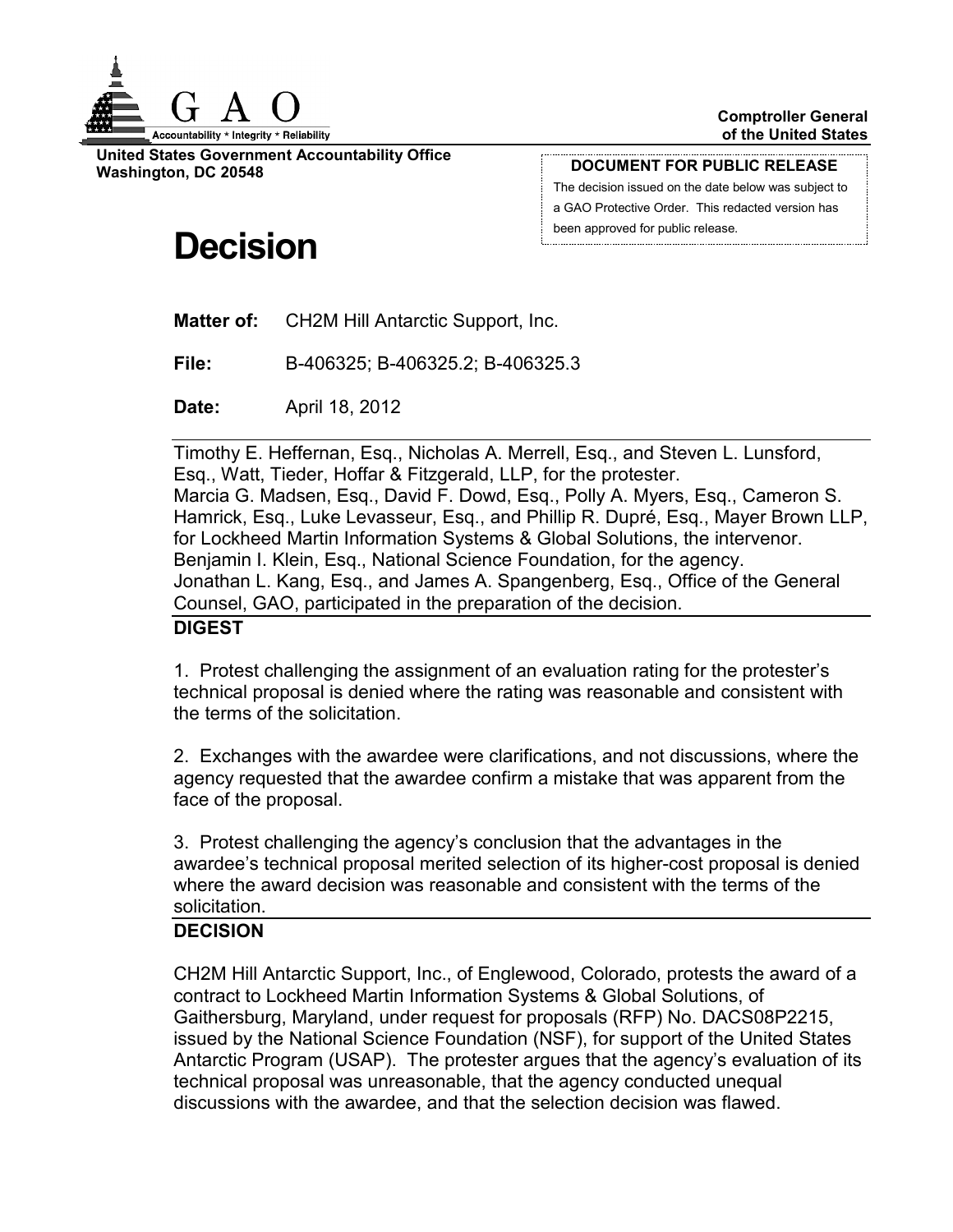We deny the protest.

# BACKGROUND

The RFP was issued on October 10, 2008, and sought proposals to provide integrated operations and science support services for the USAP. The contractor will provide support in five functional areas: (1) technical management and administration; (2) science and technical project services; (3) information technology and communications; (4) infrastructure, operations and professional services; and (5) transportation and logistics. RFP at  $31<sup>1</sup>$  $31<sup>1</sup>$  $31<sup>1</sup>$ 

The RFP anticipated award of a contract with fixed-price, cost-reimbursement, and cost-plus-fixed-fee line items, with a maximum term of 13 1/2 years, consisting of a transition period of 6 months, a base period of 4 1/2 years, and four option periods totaling 8 1/2 years. The RFP advised offerors that proposals would be evaluated on the basis the following factors, listed in descending order of importance: (1) technical, (2) past performance, (3) cost/price, and (4) extent of participation of small disadvantaged business concerns. RFP § M.2.1. The technical factor had three subfactors, listed in descending order of importance: (1) management approach, (2) technical approach, and (3) transition. RFP § M.6.1. For purposes of award, the RFP stated that the technical factor was "significantly more important than the Past Performance, Cost/Price and Extent of Participation of Small Disadvantaged Business Concerns Factors," and that the non-cost evaluation factors, when combined, were "significantly more important" than cost/price. RFP § M.2.2.

NSF received proposals from seven offerors, including CH2M Hill and Lockheed, by the initial closing date of February 23, 2009. Following the evaluation of the offerors' initial proposals, the agency established a competitive range consisting of the proposals of CH2M Hill, Lockheed, and a third offeror. Agency Report (AR), Tab 19-05, Source Selection Decision (SSD), at 3. The agency conducted three rounds of discussions with the offerors. The agency received final revised proposals from offerors on October 25, 2011. As discussed in detail below, NSF asked Lockheed on December 2 to clarify what the agency characterized as a mistake in its cost proposal. Id. at 7. Lockheed responded to the request on December 5, confirming that the agency's understanding of its proposed cost was correct. Id.

<span id="page-1-0"></span> $1$  The agency report included a "conformed copy" of the RFP, which incorporated the 18 amendments to the solicitation. All citations to the RFP in this decision are to the conformed version, unless noted otherwise.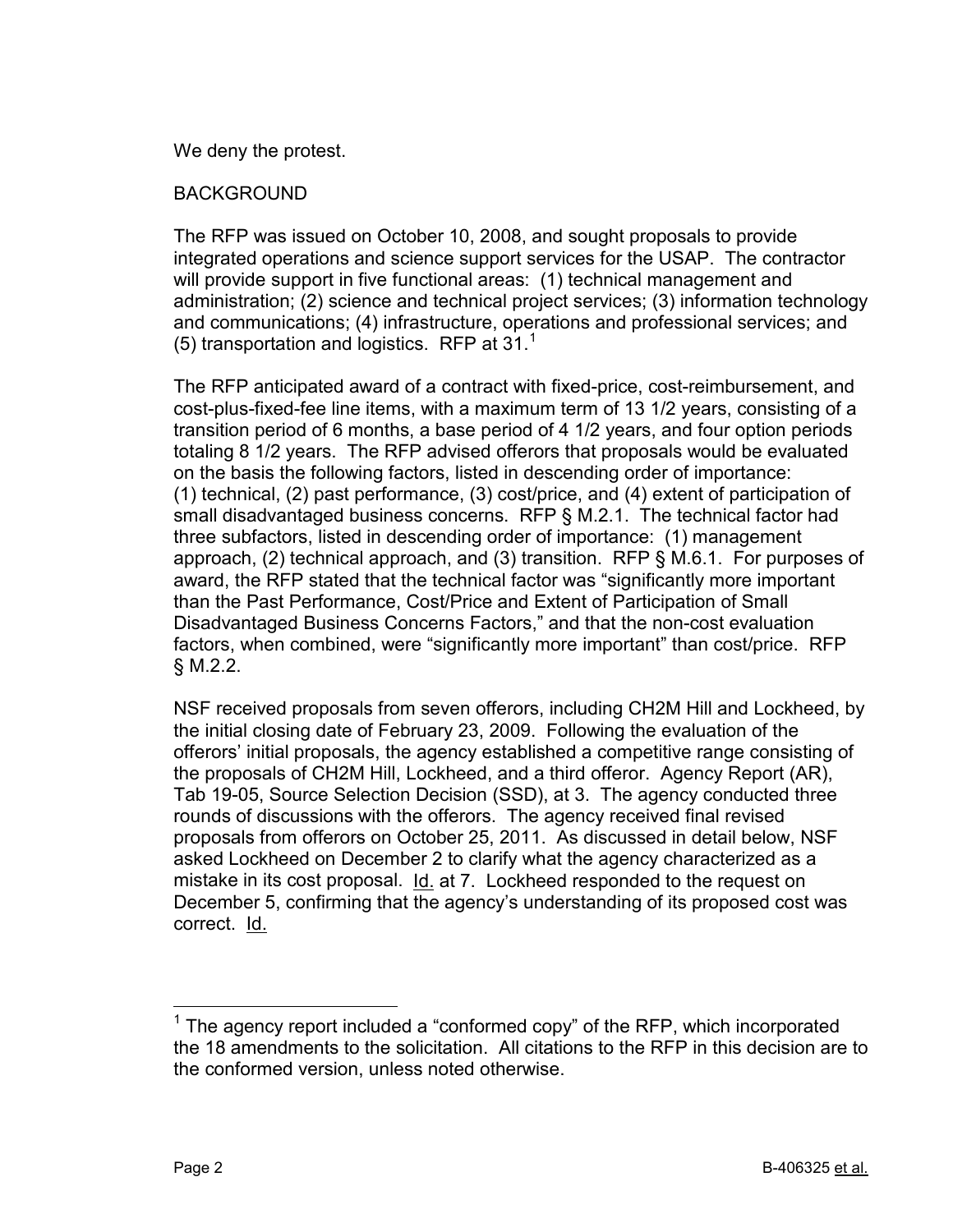The technical evaluation team (TET) evaluated the final proposals of each offeror in the competitive range, and prepared consensus evaluations. The agency source selection authority (SSA) reviewed the consensus evaluations, and prepared a selection decision. The SSA concurred with the TET's overall evaluation ratings for CH[2](#page-2-0)M Hill and Lockheed, which were as follows: $^2$ 

|                               | <b>CH2M Hill</b>    | <b>LOCKHEED</b>     |
|-------------------------------|---------------------|---------------------|
| <b>TECHNICAL</b>              |                     |                     |
|                               | Very Good/          | Excellent/          |
| Management Approach           | Low Risk            | Low Risk            |
|                               | Excellent/          | Excellent/          |
| <b>Technical Approach</b>     | Low Risk            | Low Risk            |
|                               | Very Good/          | Very Good/          |
| Transition                    | <b>Medium Risk</b>  | <b>Low Risk</b>     |
| <b>PAST PERFORMANCE</b>       | <b>OUTSTANDING</b>  | <b>VERY GOOD</b>    |
| <b>SMALL DISADVANTAGED</b>    | <b>MEETS</b>        | <b>MEETS</b>        |
| <b>BUSINESS PARTICIPATION</b> | <b>REQUIREMENTS</b> | <b>REQUIREMENTS</b> |
| PROPOSED COST                 | \$1,822,910,364     | \$1,876,750,676     |
| <b>EVALUATED COST</b>         | \$1,839,999,609     | \$1,923,565,135     |

AR, Tab 19-05, SSD, at 20-22. The SSA concluded that CH2M Hill's and Lockheed's proposals were the two most highly-rated under the non-cost factors, and also proposed the lowest evaluated costs. Id. at 8. The SSA then compared these two proposals for purposes of award.

Although CH2M Hill's and Lockheed's proposals received equal ratings under the technical approach subfactor of the technical evaluation factor, the SSA found that Lockheed's proposal was nonetheless superior to CH2M Hill's proposal under each of the subfactors of the technical factor based on the individual strengths assigned to its proposal. Id. at 13, 18-19. With regard to the other evaluation factors, the SSA noted that CH2M Hill's past performance was superior to Lockheed's, CH2M Hill had proposed a lower cost, and that the evaluation under the small disadvantaged business participation factor did not favor either offeror. Id. at 8. The SSA selected Lockheed's proposal for award, based on the "significant

<span id="page-2-0"></span> $2$  The RFP stated that the offerors' proposals would be assigned a rating under the technical factor of excellent, very good, good, fair, and poor, and a risk rating of high, medium or low risk. RFP § M.3. The RFP stated that offerors' past performance would be assigned a rating of outstanding, very good, satisfactory, unacceptable, or unknown. RFP § M.4. For the small business factor, the RFP stated that offerors' proposals would be rated as "meets" or "fails to meet" the requirements. RFP § M.5.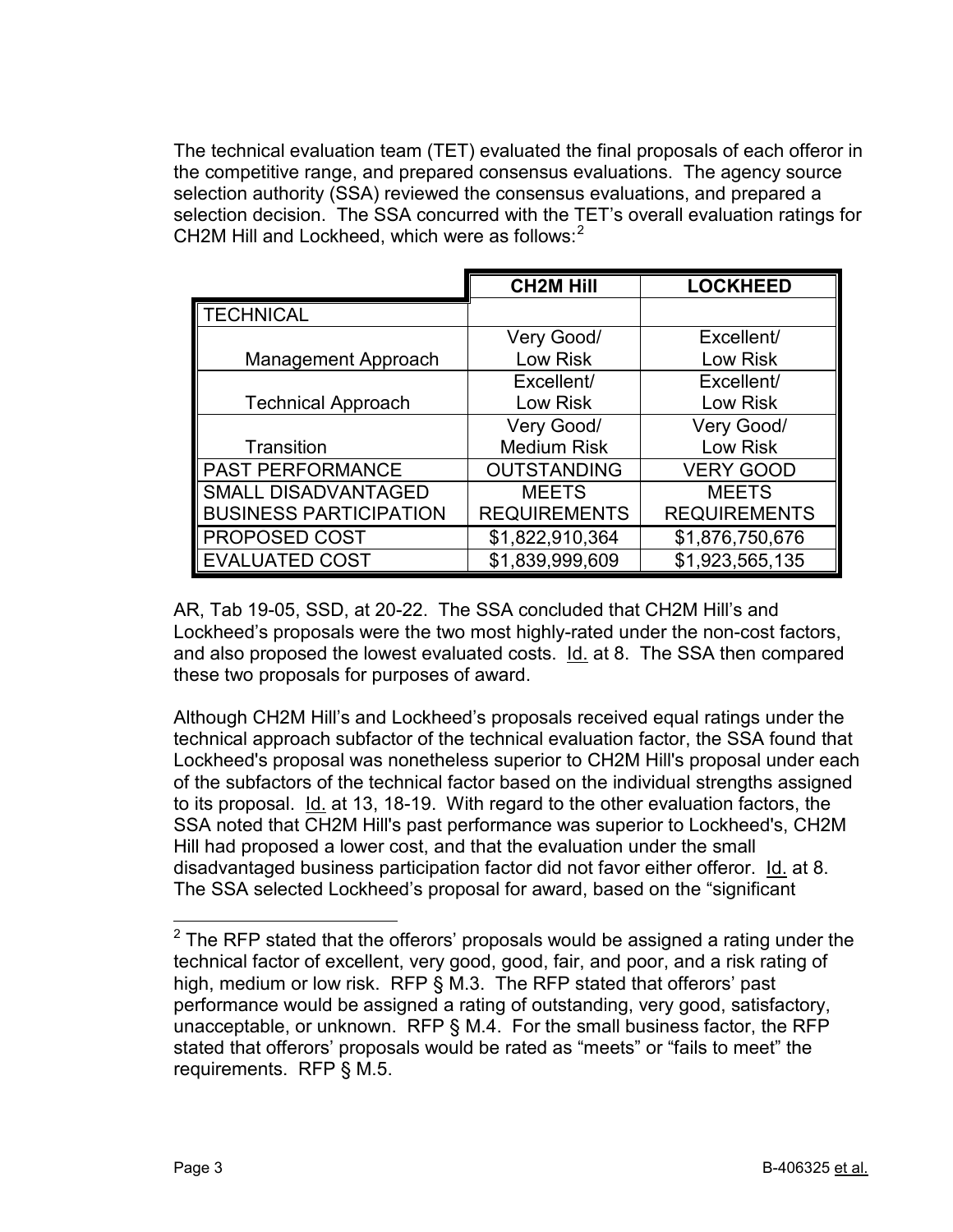technical advantages accruing to [its] proposal under the Technical evaluation factor, which included advantages under all three technical sub-factors." Id. at 50. The SSA noted that the technical evaluation factor was the most important factor, and concluded that the "superior technical capabilities" provided by Lockheed's proposal merited selection at a cost premium of \$83,565,526. Id.

On December 22, NSF notified CH2M Hill that Lockheed's proposal had been selected for award. The agency provided CH2M Hill a debriefing on January 5, 2012, and this protest followed.

## **DISCUSSION**

CH2M Hill argues that NSF's evaluation of its proposal was unreasonable under the management approach and transition subfactors of the technical factor. The protester also argues that the agency conducted exchanges with Lockheed after the submission of final proposal revisions that constituted an unequal reopening of discussions. Finally, the protester argues that the agency's selection decision was unreasonable because it did not adequately explain the basis for selecting Lockheed's higher-cost proposal, and because it departed from the stated evaluation criteria. For the reasons discussed below, we find no basis to sustain the protest.

The evaluation of an offeror's proposal is a matter within the agency's discretion. National Gov't Servs., Inc., B-401063.2 et al., Jan. 30, 2012, 2012 CPD ¶ 59 at 5. In reviewing a protest against an agency's evaluation of proposals, our Office will not reevaluate offerors' proposals but instead will examine the record to determine whether the agency's judgment was reasonable and consistent with the stated evaluation criteria and applicable procurement statutes and regulations. See Shumaker Trucking & Excavating Contractors, Inc., B-290732, Sept. 25, 2002, 2002 CPD ¶ 169 at 3. A protester's mere disagreement with the agency's judgment in its determination of the relative merit of competing proposals does not establish that the evaluation was unreasonable. VT Griffin Servs., Inc., B-299869.2, Nov. 10, 2008, 2008 CPD ¶ 219 at 4.

### Management Approach Subfactor Evaluation

CH2M Hill argues that NSF unreasonably assigned its proposal a rating of very good for the management approach subfactor, and should have instead rated its proposal excellent. We find no merit to this argument.

First, the protester argues that the RFP's definitions for the evaluation ratings required NSF to rate its proposal under the management approach subfactor as excellent. The relevant definitions for the ratings were set forth in the RFP as follows: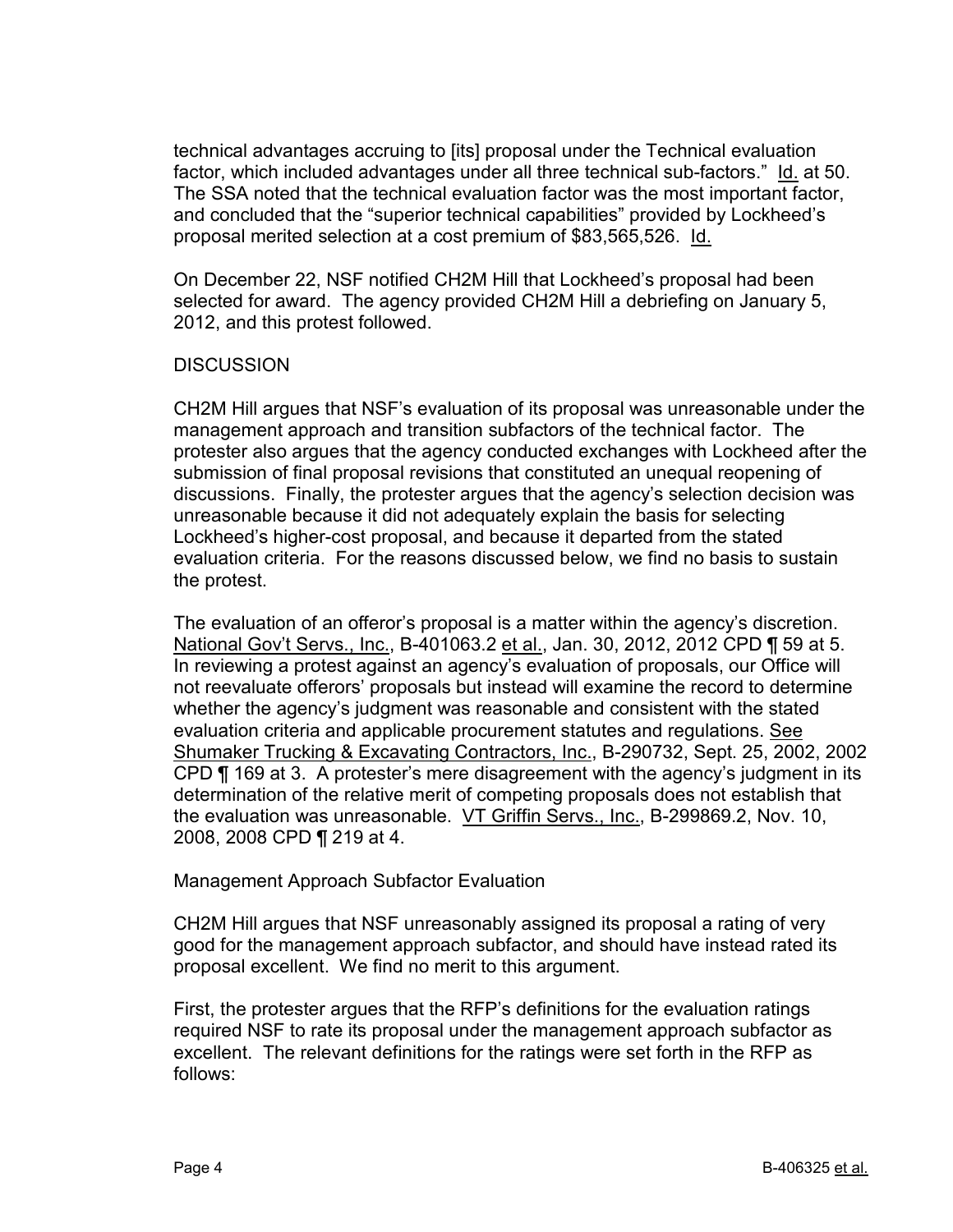| Excellent        | A proposal of exceptional merit which exceeds the RFP<br>requirements in a way beneficial to the Government.<br>One or more significant strengths must have been                                                                                       |
|------------------|--------------------------------------------------------------------------------------------------------------------------------------------------------------------------------------------------------------------------------------------------------|
|                  | found. No deficiency or significant weakness exists.                                                                                                                                                                                                   |
| <b>Very Good</b> | A proposal which demonstrates overall competence in<br>meeting the RFP requirements. One or more significant<br>strengths must have been found and strengths outweigh<br>any significant weaknesses or weaknesses that exist.<br>No deficiency exists. |

RFP § M.3.1. CH2M Hill notes that the agency's evaluation of its proposal for this subfactor identified three strengths and two significant strengths, and did not identify any weaknesses or deficiencies. AR, Tab 19-05, SSD at 9-11, 22-23. CH2M Hill contends that because its proposal did not have any weaknesses, significant weaknesses, or deficiencies, and had at least one significant strength, the agency was required to rate its proposal as excellent, rather than very good.

We think that the protester's argument is not supported by the plain language of the solicitation. Although the definition of an excellent rating requires "one or more significant strengths," and the absence of any deficiencies or significant weakness, the protester ignores the first sentences in the definitions for both the excellent and very good ratings. As indicated, an excellent rating is warranted where a proposal demonstrates "exceptional merit which exceeds the RFP requirements in a way beneficial to the Government." RFP § M.3.1. The RFP plainly did not contemplate, as the protester suggests, that the evaluation ratings would be based on a mechanical tallying of the strengths and weaknesses assigned to a proposal.

Instead, as contemplated by the solicitation, the agency exercised its judgment in assessing the overall merit of CH2M Hill's proposal, based on the evaluated strengths and weaknesses. Specifically, the SSA's evaluation of CH2M Hill's proposal under the management subfactor concluded that the identified strengths and significant strengths did not merit an excellent rating: "While the performance and quality management aspects of this offer were sufficient, they do not include any features that lead me to conclude that this proposal is an exceptionally meritorious one." AR, Tab 19-05, SSD, at 24. The protester does not demonstrate that the agency's judgment in assessing a very good rating was unreasonable. See VT Griffin Servs., Inc., supra.

CH2M Hill also argues that the very good rating assigned to its proposal for the management approach subfactor was unreasonable in light of the protester's past performance rating of outstanding. In particular, CH2M Hill notes that NSF found that it had received "significant industry recognition for the quality of work performed." AR, Tab 19-05, SSD, at 27. The RFP, however, did not provide for the consideration of offerors' past performance under the technical evaluation factor or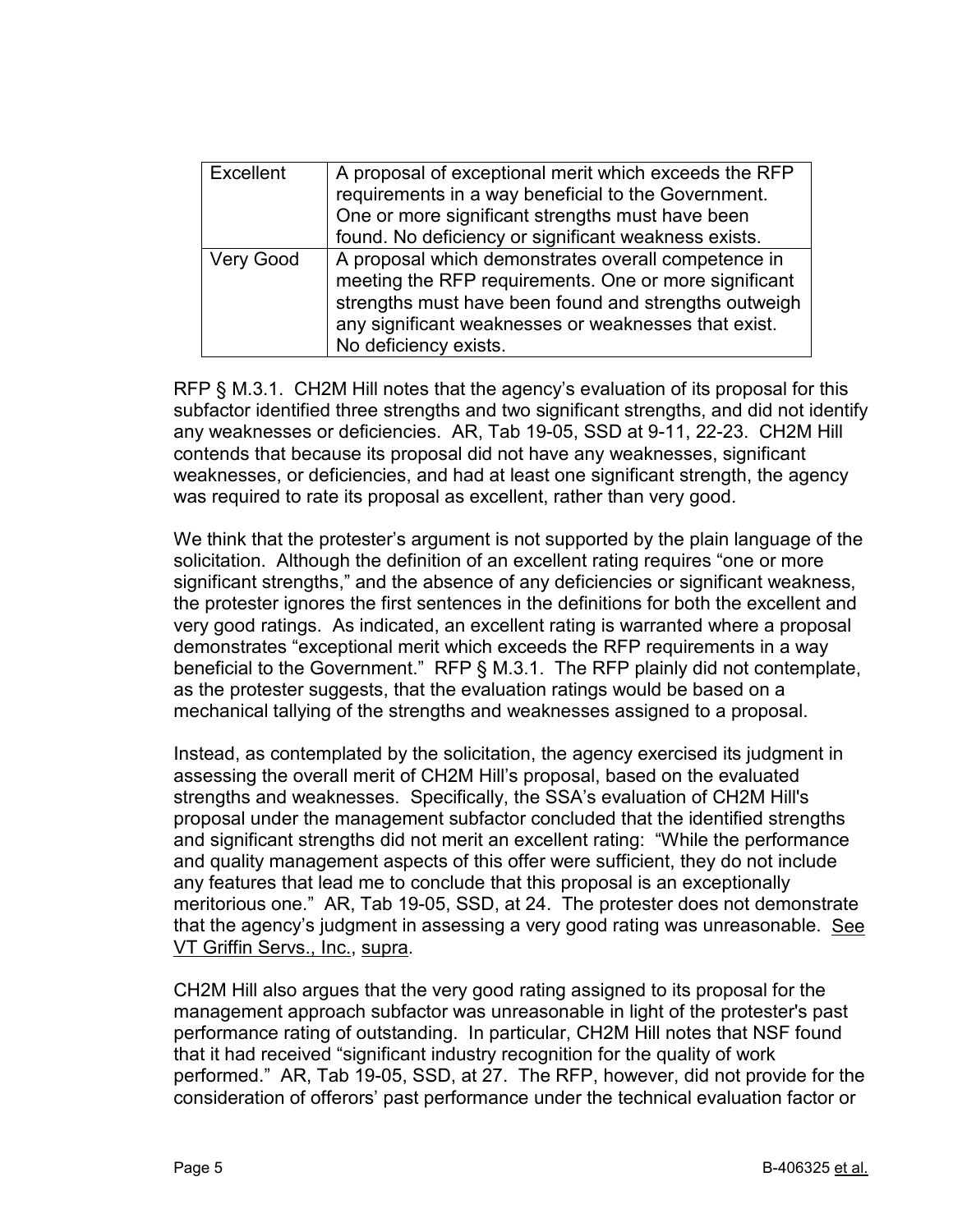subfactors. See RFP §§ M.6.1, M.6.2. For this reason, we find no merit to the protester's argument that the protester's positive past performance required the agency to assign it a higher rating under the management subfactor. Cf. GlassLock, Inc., B-299931, B-299931.2, Oct. 10, 2007, 2007 CPD ¶ 216 at 6 (protest sustained where agency improperly assigned strengths related to offeror's experience and past performance under an evaluation factor which did not encompass experience or past performance).

Based on our review, CH2M Hill has not shown that its evaluation under the management approach subfactor was unreasonable.

Transition Subfactor Risk Evaluation

Next, CH2M Hill argues that NSF unreasonably assigned its proposal a medium risk rating under the transition subfactor. The protester argues that the agency's evaluation of risks arising from its approach to migrating the USAP data center to a new location was not reasonable because the agency did not consider the protester's responses to the agency's discussion questions.

During discussions, the agency noted that CH2M Hill had proposed to migrate the USAP data center from the incumbent contractor's current location in Centennial, Colorado, to a new facility. AR, Tab 022-03C-03, CH2M Hill Discussions Questions (Sept. 15, 2011), at 1-2. The agency expressed concerns regarding the proposed migration, as follows:

Although the migration plans detail mitigating measures to shift operations over the period of a weekend to decrease impact to USAP operations, NSF is concerned that this approach understates the risk and complexity of moving the data center from the current location.

Id. at 1. The agency further explained that its independent analysis of the transition requirements indicated that there would not be sufficient time to accomplish a "low-risk, seamless migration" of the data center from its current location prior to the scheduled expiration of the incumbent contractor's lease on April 30, 2012. Id. at 2. The agency asked CH2M Hill to provide information concerning "contingencies CH2M Hill is proposing to assure a successful migration" of the data center, including plans to extend the existing lease if needed. Id.

In its response to the discussion question, CH2M Hill stated among other things that it had contacted the landlord of the current data center facility to begin negotiating a lease extension. AR, Tab 022-21D, CH2M Hill Technical Proposal (Sept. 30, 2011), vol. II, at 275, 292a. The protester also provided additional information concerning a five-point plan for mitigating risk, which included utilizing employees who had performed similar duties in the past, undertaking a "full backup of the systems," and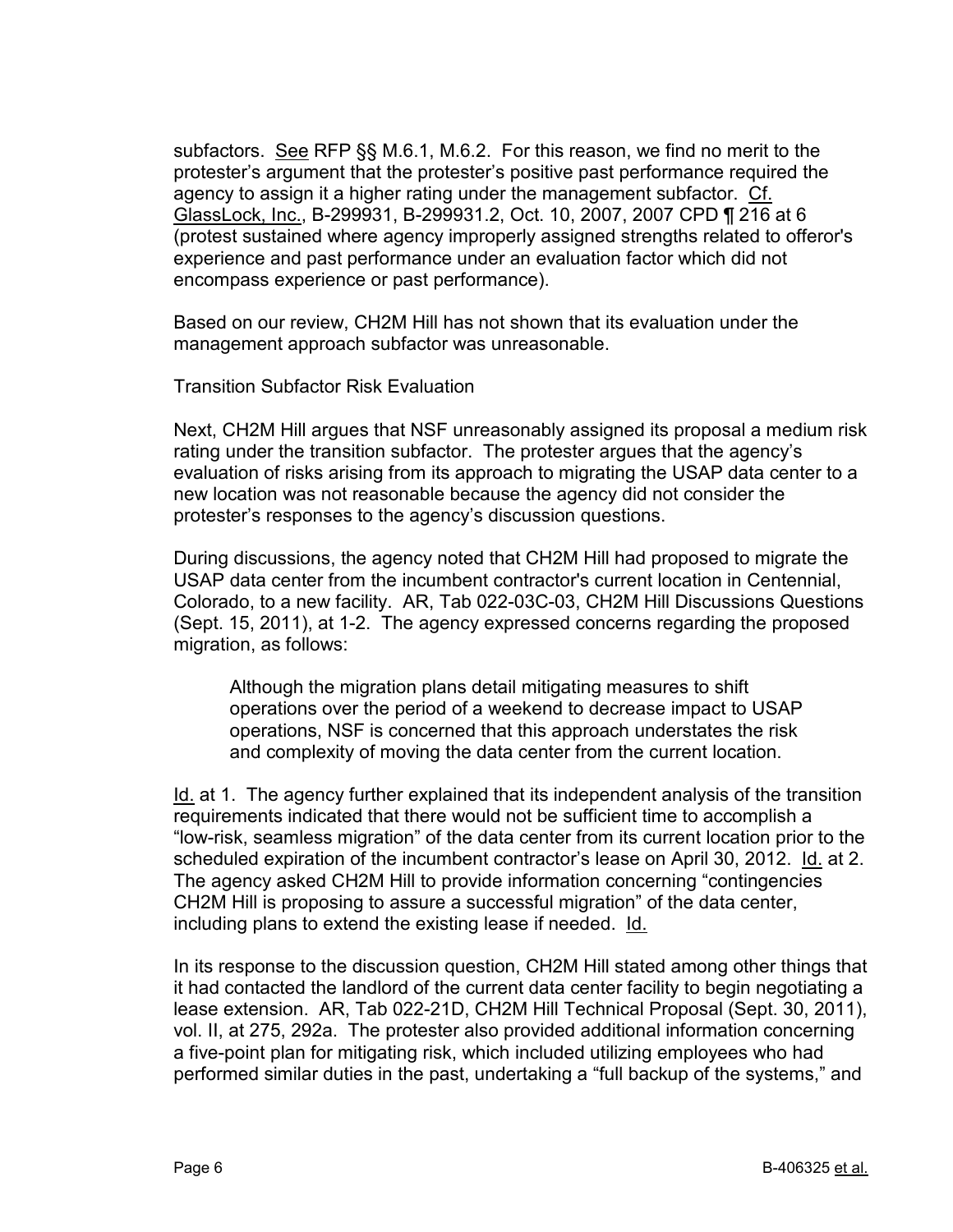"regularly update[ing] the CH2M Hill employees . . . and the NSF on the plan and what to expect so that there are no surprises." Id. at 292a-292g.

The TET ultimately found that CH2M Hill's revised proposal for the transition factor merited an overall rating of very good. With regard to CH2M Hill's proposal to relocate the data center, however, the agency concluded that "[t]he proposal does not demonstrate that the schedule and risks associated with this relocation have been appropriately mitigated or that sufficient contingency was allowed to minimize disruptions and inefficiencies while maintaining uninterrupted services to the USAP during contract performance." AR, Tab 022-04C-03, CH2M Hill Consensus Evaluation, at 6. Based on these concerns, the TET assigned CH2M Hill's proposal a medium risk rating for the transition factor.

In the selection decision, the SSA concurred with the medium risk rating. AR, Tab 19-05, SSD, at 18. In this regard, the SSA found that CH2M Hill's proposed approach involved a "compressed time-frame," and that the approach posed risks that had "not been appropriately mitigated," and did not provide "sufficient contingency . . . to minimize disruption and inefficiencies while maintaining uninterrupted center availability." Id. Additionally, the SSA explained the risks of the protester's transition plans as follows:

Relocation of the USAP data center is not a trivial matter, the program relies upon the capabilities of this center to support the computing and communications system needed to work in Antarctica. It is a complex undertaking that NSF has been studying independently of this solicitation. The concern about risk mitigation is sufficient to support the MEDIUM proposal risk assigned to this proposal under the sub-factor.

AR, Tab 19-05, SSD, at 27. The SSA concluded that the key difference between CH2M Hill's and Lockheed's proposed transition approach was that the protester proposed to relocate the data center, while Lockheed proposed to lease the existing facility and operate the data center from its current location. Id. at 18-19.

CH2M Hill primarily argues that the record does not demonstrate whether the agency considered its responses to the discussions questions. In particular, the protester argues that the agency's statement that "a short-term extension of the aforementioned facility lease will be needed to facilitate accomplishing the work," AR, Tab 19-05, SSD, at 18, demonstrates that the agency did not understand that the protester intended to negotiate a lease extension with the owner of the facility that houses the data center.

We do not think that this statement in the selection decision demonstrates that the agency was unaware of the protester's efforts to negotiate a lease. The selection decision does not state, for example, that CH2M Hill failed to address the need for a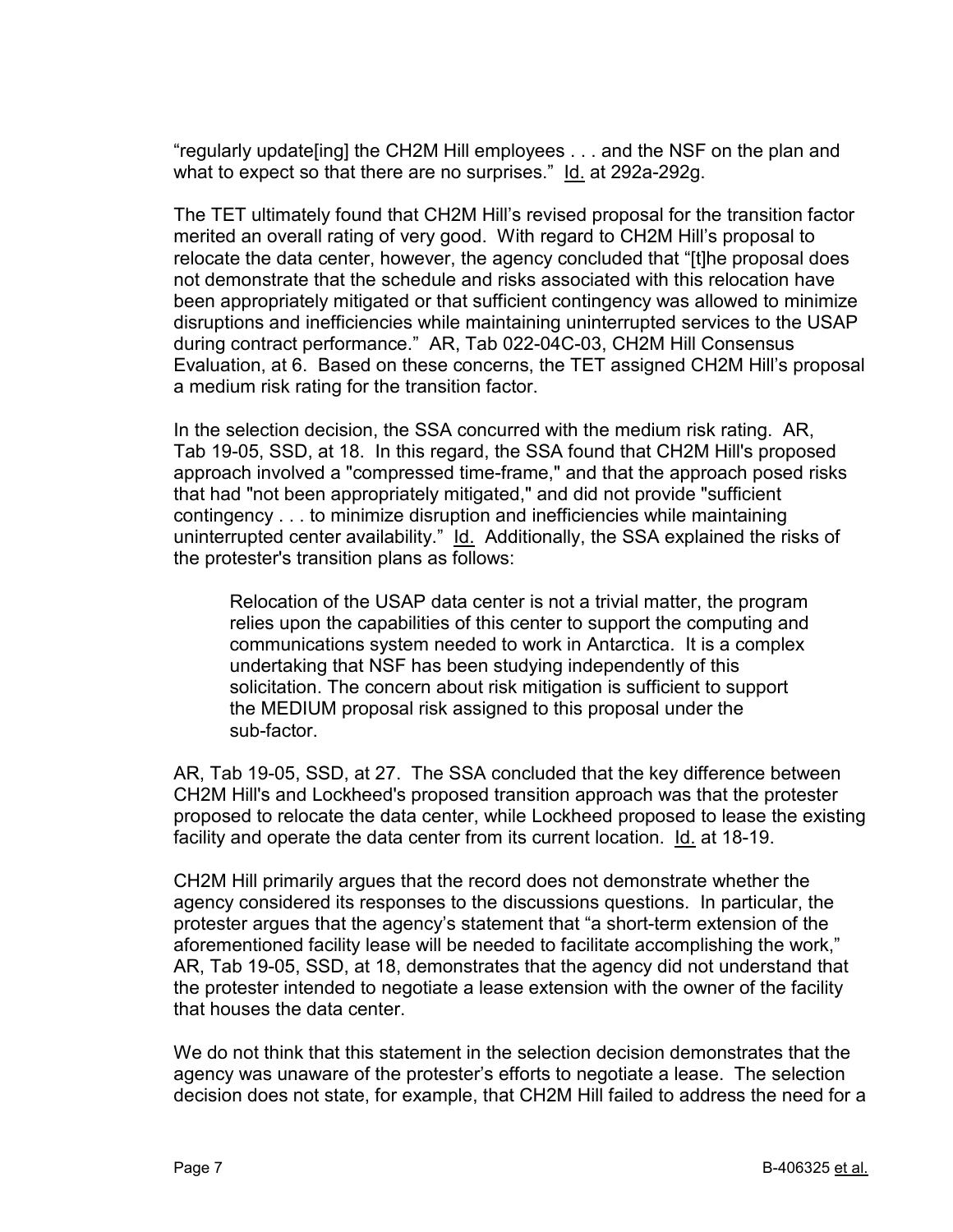lease extension, or that CH2M Hill was unaware that a lease extension was required. Instead, the selection decision merely notes, as a factual matter, that a lease extension would be required to accommodate the proposed relocation.

Moreover, as indicated above, the record shows that the TET consensus evaluation was based on a review of CH2M Hill's revised proposal, which discussed the migration plan as follows:

[CH2M Hill] proposes to perform the relocation by June 30, 2012. The proposal does not demonstrate that the schedule and risks associated with this relocation have been appropriately mitigated or that sufficient contingency was allowed to minimize disruptions and inefficiencies while maintaining uninterrupted services to the USAP during contract performance. (Section 3.7, p. 292).

AR, Tab 022-04C-03, CH2M Hill Final Consensus Report, at 6. This evaluation cites "Section 3.7, p. 292," which is the section of CH2M Hill's revised proposal titled "3.7 Additional Proposal Information." AR, Tab 022-21D, CH2M Hill Technical Proposal (Sept. 30, 2011), vol. II, at 292. This section of CH2M Hill's proposal addressed its five-point plan to mitigate risks in the data center migration, as well the protester's outreach to the landlord of the current data center facility. Id. at 292a. Section 3.7 was not present in the version of CH2M Hill's proposal that was submitted prior to agency's September 15, 2011, discussions regarding this matter. On this record, we find no merit to the protester's argument that the agency failed to consider CH2M Hill's response to the discussion questions regarding the data center.

Additionally, to the extent that the protester argues that the agency should have given more weight to the protester's proposed mitigation approach for the risk posed by relocating the data center, the protester does not demonstrate that the agency's evaluation was unreasonable but only disagrees with the agency's judgment. See VT Griffin Servs., Inc., supra.

Based on our review, CH2M Hill has not shown that its evaluation under the transition approach subfactor was unreasonable. $3$ 

<span id="page-7-0"></span> $3$  Additionally, CH2M Hill argues that NSF's evaluation of the transition subfactor failed to consider the agency's positive assessment of the protester's past performance, which included successful migrations/relocations of data centers. As discussed above, however, the protester incorrectly assumes that past performance was to be considered in the evaluation of the technical evaluation subfactors. See RFP §§ M.6.1, M.6.2.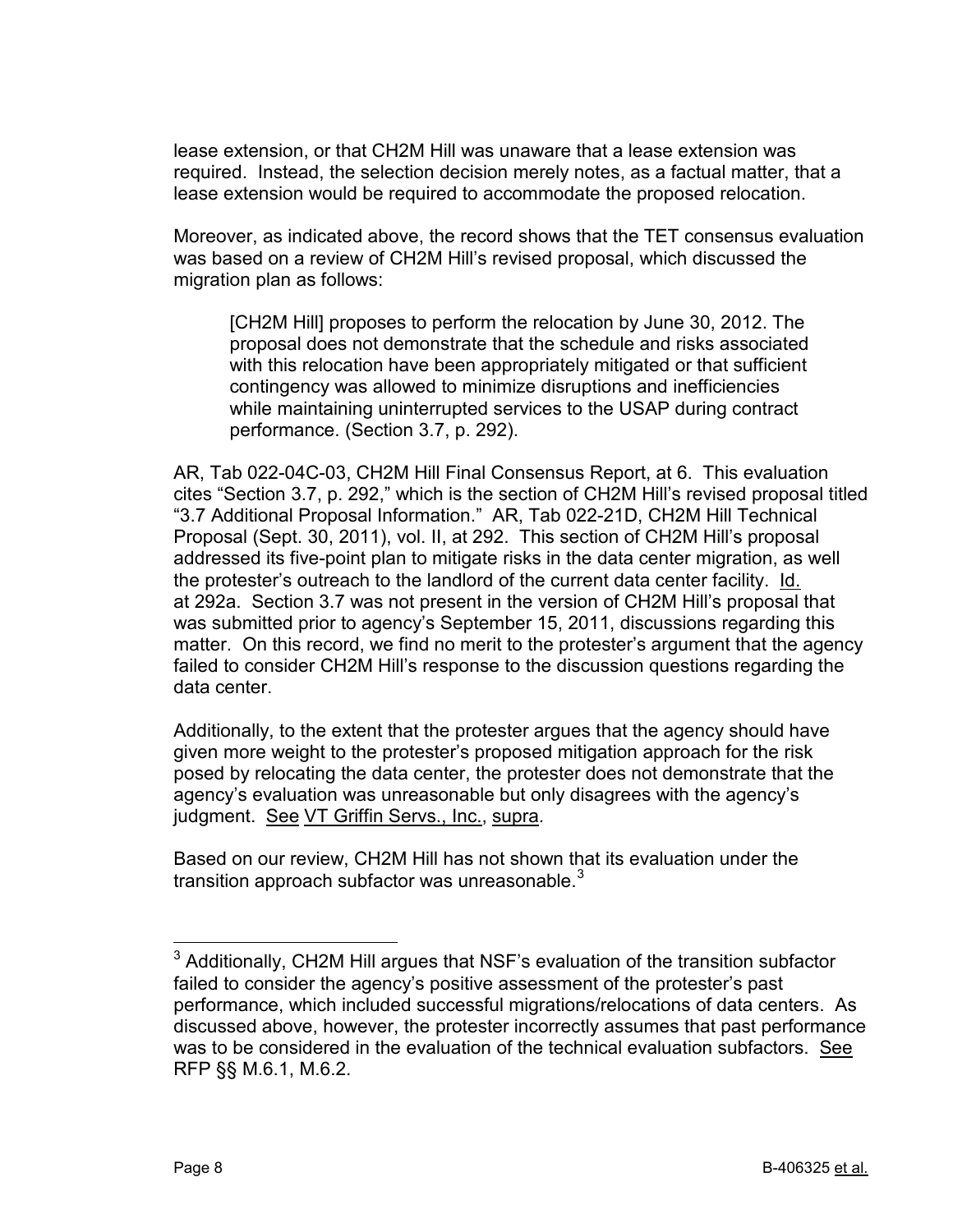Post-Final Proposal Exchanges with Lockheed

Next, CH2M Hill argues that NSF improperly reopened discussions with Lockheed concerning its cost proposal after the submission of the final round of proposal revisions. Supp. Protest (Feb. 17, 2012). Specifically, the protester contends that an exchange between NSF and Lockheed on December 5, 2011, constituted discussions because it permitted the awardee to revise its cost proposal. Id. NSF responds that the exchanges with Lockheed constituted clarifications, rather than discussions. We agree with the agency.

If an agency holds or reopens discussions with one offeror, it must hold discussions with all offerors whose proposals are in the competitive range. Federal Acquisition Regulation (FAR) § 15.306(d)(1); Environmental Quality Mgmt., Inc., B-402247.2, Mar. 9, 2010, 2010 CPD ¶ 75 at 6. Clarifications, however, are limited exchanges that agencies may conduct to allow offerors to clarify certain aspects of their proposals or to resolve minor or clerical mistakes. FAR §15.306(a)(2); Booz Allen Hamilton, Inc., B-405993, B-405993.2, Jan. 19, 2012, 2012 CPD ¶ 30 at 12. An agency may allow an offeror to correct a mistake or clerical error in a cost proposal through clarifications (as opposed to discussions); both the existence of the mistake or clerical error and the amount intended by the offeror must be apparent from the face of the offer. Joint Venture Penauillie Italia S.p.A; Cofathec S.p.A; SEB.CO S.a.s; CO.PEL.S.a.s., B-298865, B-298865.2, Jan. 3, 2007, 2007 CPD ¶ 7 at 8. Requesting clarification from one offeror does not trigger a requirement that the agency seek clarification from other offerors. Serco Inc., B-406061, B-406061.2, Feb. 1, 2012, 2012 CPD ¶ 61.

During discussions, NSF noted that Lockheed's June 11, 2011, cost proposal appeared to have a discrepancy between the hours proposed in attachment L-9, which was to address the labor costs for the prime contractor, and attachment L-10, which was to address the combined labor costs for the prime contractor and its proposed subcontractors. AR, Tab 028-05, Lockheed Discussion Question (Sept. 14, 2011). In particular, the agency stated that "[t]he L-9 staffing hours seem to be quite high and do not match the direct labor dollars proposed." Id. The agency further noted that the labor hours listed in attachment L-10 for the base year appeared to have a mathematical error, and should have been [deleted], instead of [deleted] hours. Id. In contrast, attachment L-9, which should have contained only the prime contractor hours, totaled [deleted] hours--which appeared to be overstated. Id. NSF requested that Lockheed explain the discrepancy.

In response, Lockheed confirmed that the agency's calculation for attachment L-10 was correct, and should have reflected [deleted] hours for the prime and subcontractor hours. AR, Tab 028-05, Lockheed Discussion Response, (Sept. 30, 2011). The awardee stated that the error within attachment L-10 was due to the omission of certain hours for a subcontractor. Id. With regard to the discrepancy between attachments L-9 and L-10, the awardee explained that attachment L-9 had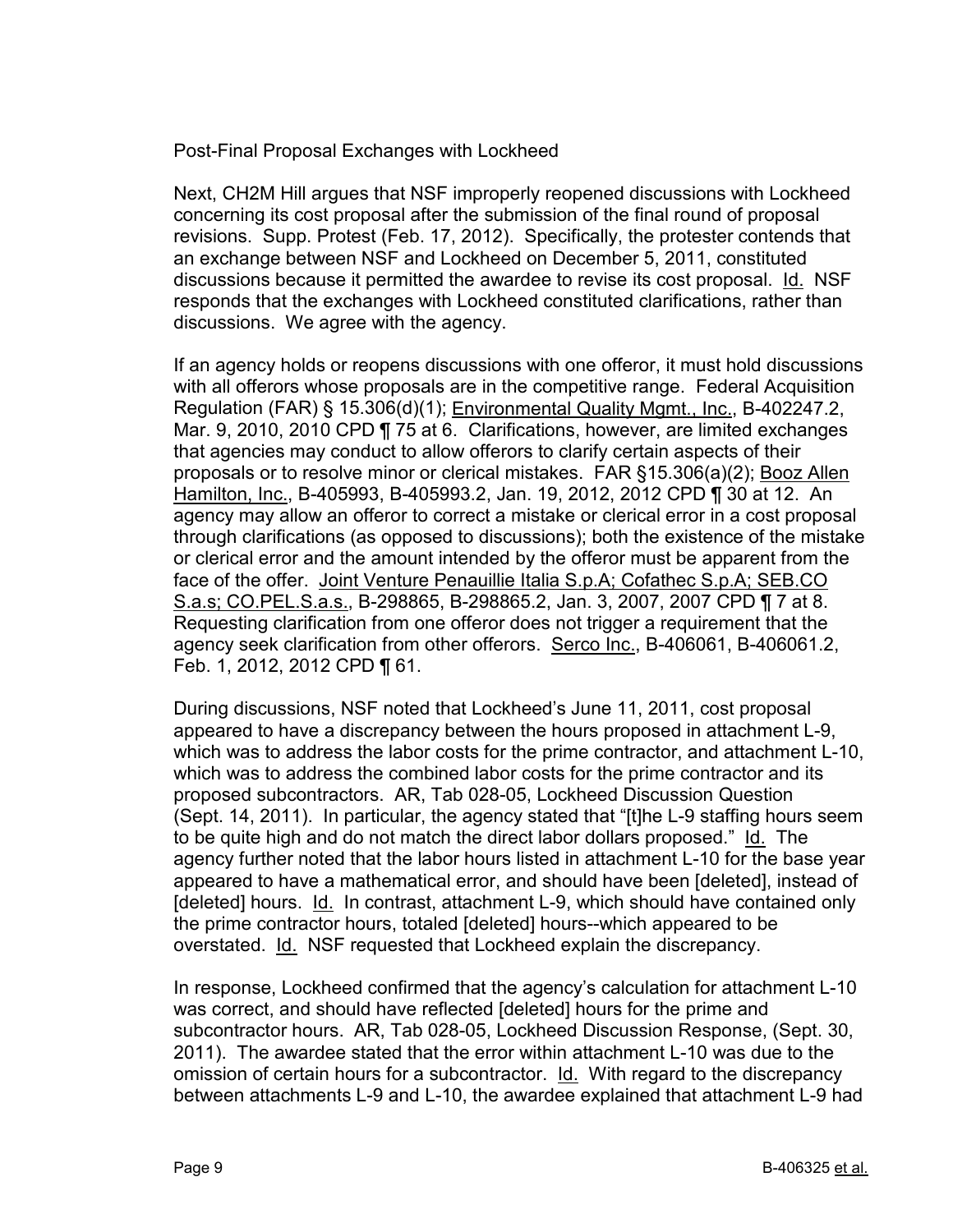double-counted the hours for Lockheed Martin Systems Integration (LMSI), resulting in the overstated amount. Id.

Despite these discussions regarding Lockheed's double-counting error, the agency subsequently noted an error in the awardee's October 25 revised proposal, which was the final proposal requested from offerors. The agency sent a letter to Lockheed on December 2 "seeking clarification to confirm what appears to be a clear mistake in the total staffing hours assigned to Attachment L-9 in your Final Proposal Revision." AR, Tab 028-02, Letter from Agency to Lockheed (Dec. 2, 2011), at 1.

The agency's clarification request noted that the September 2011 discussions, cited above, had confirmed that Lockheed had erroneously double-counted hours for LMSI, resulting in an overstated labor hour amount for attachment L-9, and therefore a discrepancy between attachments L-9 and L-10. Id. The agency stated that its review of Lockheed's October 25 proposal identified what the agency believed was "the same inconsistency between the completed Attachment L-9 and Attachment L-10." Id. The agency provided two tables summarizing what the agency believed was the same double-counting error, resulting in a discrepancy between what appeared to be the correct number of hours in attachment L-10, and a higher amount for attachment L-9. Id. at 2-3. NSF requested that Lockheed confirm that the proposed amount for attachment L-10 of [deleted] for the base and option periods was correct. Id. at 3.

On December 5, Lockheed advised the agency that it "confirms the result of the [NSF's] analysis and concurs with the results stated in the letter. There is no change to our proposed price." AR, Tab 028-03, Letter from Lockheed to Agency (Dec. 5, 2011), at 1.

In the selection decision, the SSA noted that the exchanges with Lockheed had taken place, and described them as follows:

NSF sought clarification from Lockheed concerning a clear mistake in recording in the total staffing hours proposed by the offeror as set forth in its completed Attachment L-9 as described in the Contract Officer's letter dated December 2, 2011. Lockheed confirmed NSF's analysis of the mistake by letter dated December 5, 2011.

AR, Tab 19-05, SSD, at 7.

CH2M Hill argues that NSF's December 2 request to Lockheed constituted discussions, rather than clarifications, because the agency had no basis to conclude that Lockheed had made a mistake, nor any basis to know what the awardee had intended to propose as its costs. The protester, in essence, argues that the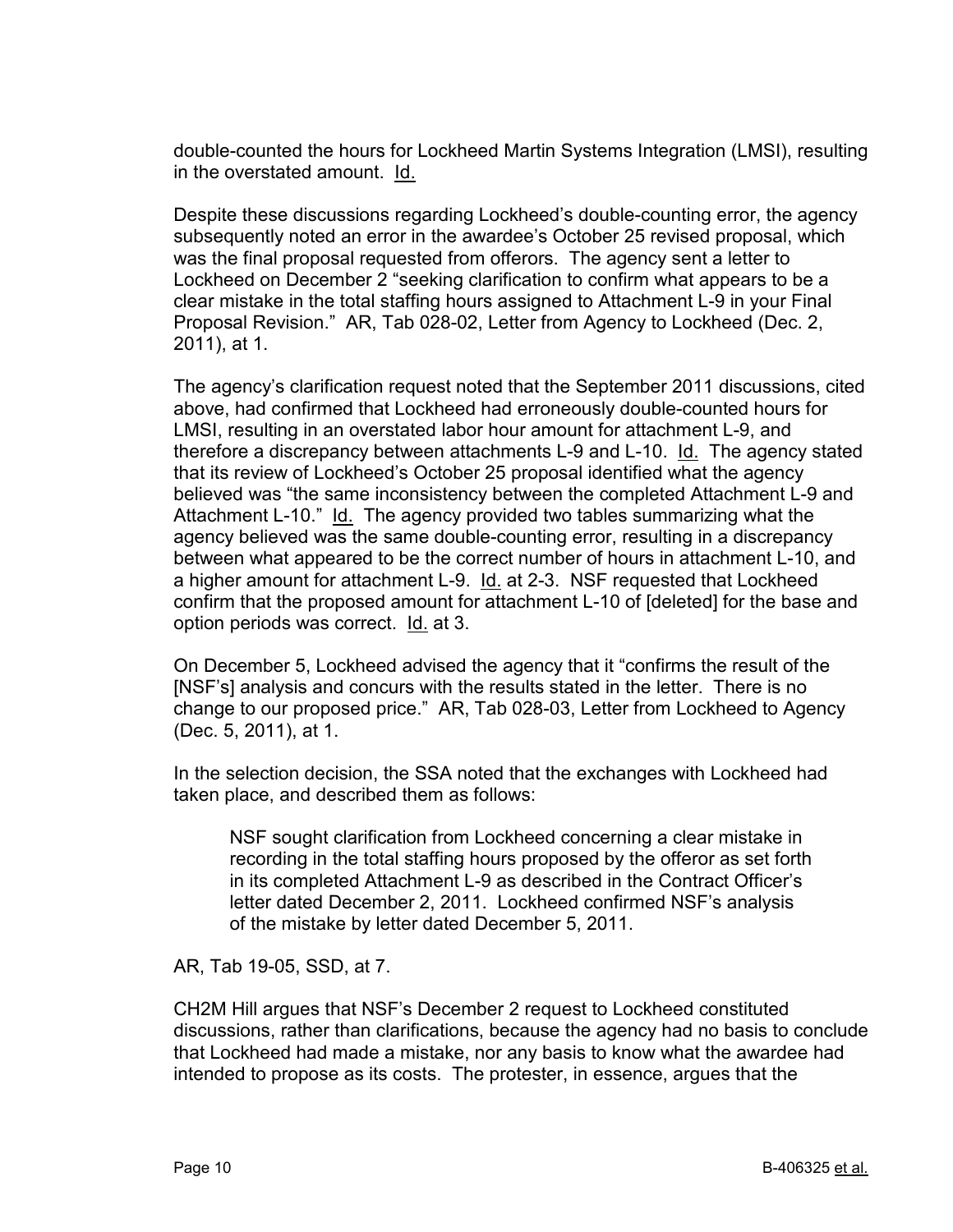exchanges between the agency and awardee permitted Lockheed to revise its proposal by resolving a discrepancy in its proposal that was not obvious on its face.

As shown above, however, NSF was made aware as a result of discussions with Lockheed in September 2011 that the awardee had made an error in its June 11 proposal by double-counting the proposed hours for LMSI in attachment L-9 of its cost proposal. The agency subsequently noted what appeared to be the same error in Lockheed's October 25 proposal, that is, a double-counting of LMSI's hours in attachment L-9, which again resulted in an apparent discrepancy between attachments L-9 and L-10. AR, Tab 028-02, Letter from Agency to Lockheed (Dec. 2, 2011), at 1. The agency therefore asked Lockheed to confirm the agency's understanding that the double-counting error resulted in an overstated amount for attachment L-9, and that attachment L-10 showed the correct number of labor hours for the base and option years; the agency did not, however, provide the awardee an opportunity to submit a revised cost. On this record, we conclude that NSF's exchanges with Lockheed on December 5 constituted a clarification of a mistake, and not discussions.

Additionally, CH2M Hill contends in its February 17 supplemental protest that there is a discrepancy between the proposed labor hours for the base year in attachment L-10 of Lockheed's October 25 proposal and, and what the protester assumes was a different value in attachment L-10 of Lockheed's September 30 proposal--a discrepancy that the protester argues indicates that the agency improperly permitted the awardee to revise its proposed cost. In this regard, the protester notes that offerors were not permitted to revise their labor hours in the October 25 proposals, as RFP amendments 17 and 18 limited proposal revisions to non-labor costs. RFP amend. 17 at 3; amend. 18 at 2.

As discussed above, NSF's September 14 discussions notice asked Lockheed to confirm whether the labor for the base period reflected in attachment L-10 should have been [deleted] hours; Lockheed confirmed that this was correct. AR, Tab 028-02, Letter from Agency to Lockheed (Dec. 2, 2011), at 3; Tab 028-03, Letter from Lockheed to Agency (Dec. 5, 2011), at 1. NSF's December 2 letter advised Lockheed that the agency had again identified a variance between the labor hour totals for attachments L-9 and L-10; a table in this letter stated that Lockheed's October 25 proposal included [deleted] labor hours for the base period in attachment L-10. AR, Tab 028-02, Letter from Agency to Lockheed (Dec. 2, 2011), at 2.

The protester argues that because Lockheed confirmed to NSF on September 30 that its June 11 proposal should have reflected [deleted] hours in the attachment L-10 summary, the awardee's September 30 proposal likely included the same number of labor hours. Based on this assumption, and the fact that Lockheed's October 25 proposal set forth [deleted] hours for option year one, CH2M Hill argues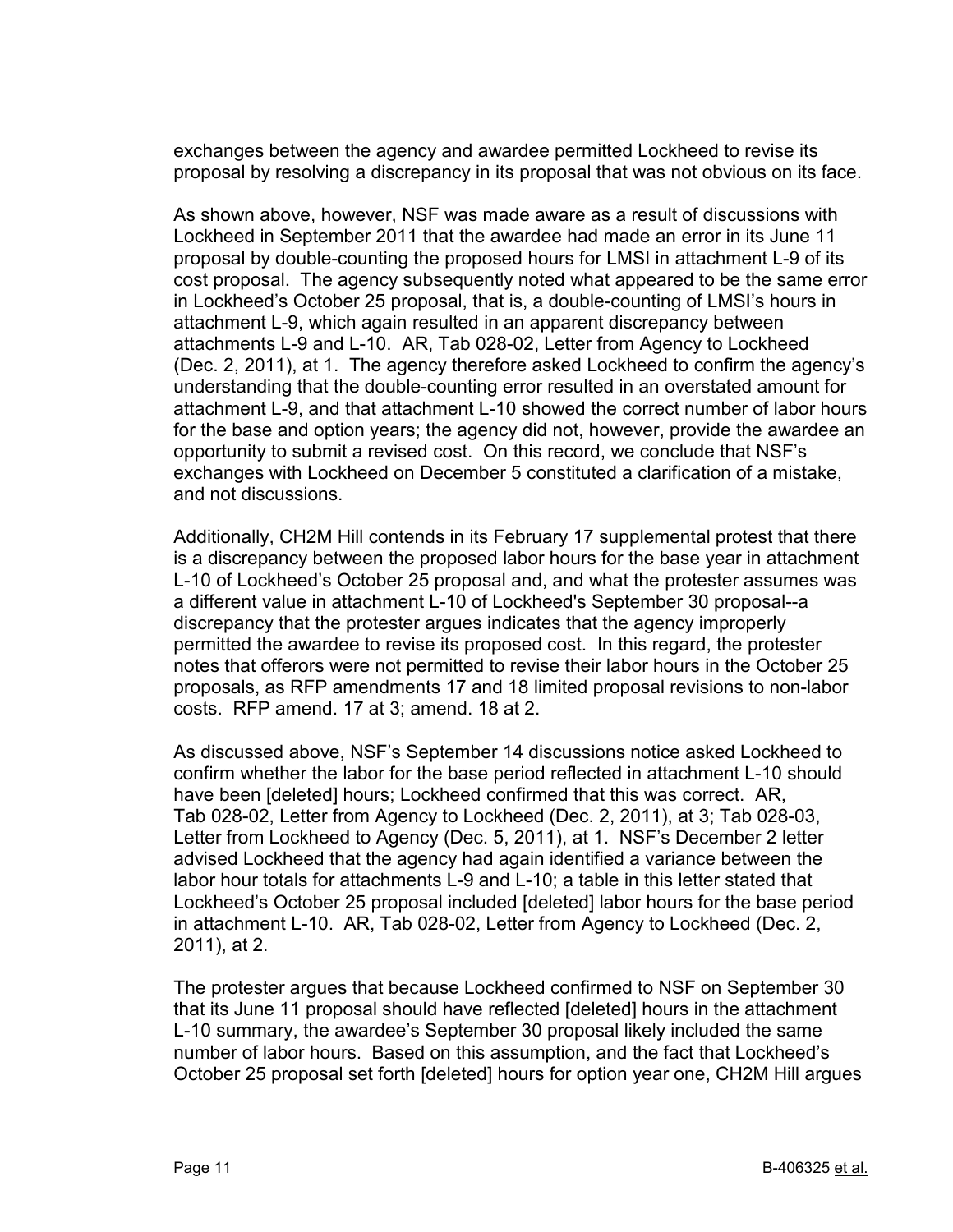that NSF must have permitted Lockheed to revise its proposed labor costs for option year one to [deleted] labor hours at some point after September 30.

The record shows, however, that CH2M Hill's assumption is incorrect. Although Lockheed's September 30 response to the discussion question confirmed that its June 11 proposal should have reflected a total of [deleted] hours for attachment L-10, Lockheed also revised those proposed costs in its September 30 proposal to [deleted] hours--as it was permitted to do. Supp. AR (Feb. 23, 2012), attach. 1, Lockheed Cost Proposal (Sept. 30, 2011). Thus, the revised amount was reflected in Lockheed's September 30 proposal, as well as its October 25 cost proposal- which was the subject of the agency's December 2 request for clarification. For these reasons, we find no basis to sustain the protest concerning NSF's clarifications of Lockheed's cost proposal after final proposal revisions were submitted.

### Untimely Protest Issues

In addition to the issues discussed above, CH2M Hill also raises several untimely protest arguments, which we dismiss.

First, as discussed above, CH2M Hill argues that NSF unreasonably assigned its proposal a medium risk rating under the transition subfactor because the agency had not adequately considered the protester's response to discussions questions regarding this issue. In addition to this argument, CH2M Hill also argued for the first time in its February 21 comments on the agency report that NSF's assessment of a medium risk rating for its proposal under the transition subfactor was unreasonable because risks arising from the data center should not have been evaluated under this subfactor. Protester's Comments (Feb. 21, 2012) at 11. The protester was advised during its debriefing, however, that the agency had assessed a weakness for its proposal concerning the data center, and that the weakness had resulted in the medium risk rating for the transition subfactor. Protest at 15. CH2M Hill could have, but did not, raise the argument that the data center should not have been considered part of the transition subfactor evaluation in its initial protest. We therefore dismiss this argument as untimely because it was not filed within 10 days of when CH2M Hill knew or should have known of the basis for its protest. Bid Protest Regulations, 4 C.F.R. § 21.2(a)(2) (2011).

CH2M Hill also raised a number of other protest arguments in its February 21 comments that were not raised in its initial protest: (1) the consensus evaluations for CH2M Hill's and Lockheed's technical proposals did not adequately explain why strengths and weaknesses identified by individual evaluator notes for each offeror's proposal were not adopted in the consensus reports; (2) the agency unreasonably identified a strength for Lockheed's proposed location of its offices; and (3) the agency drew unreasonable conclusions regarding the offerors' award fees in comparing Lockheed's and CH2M Hill's proposed costs. Protester's Comments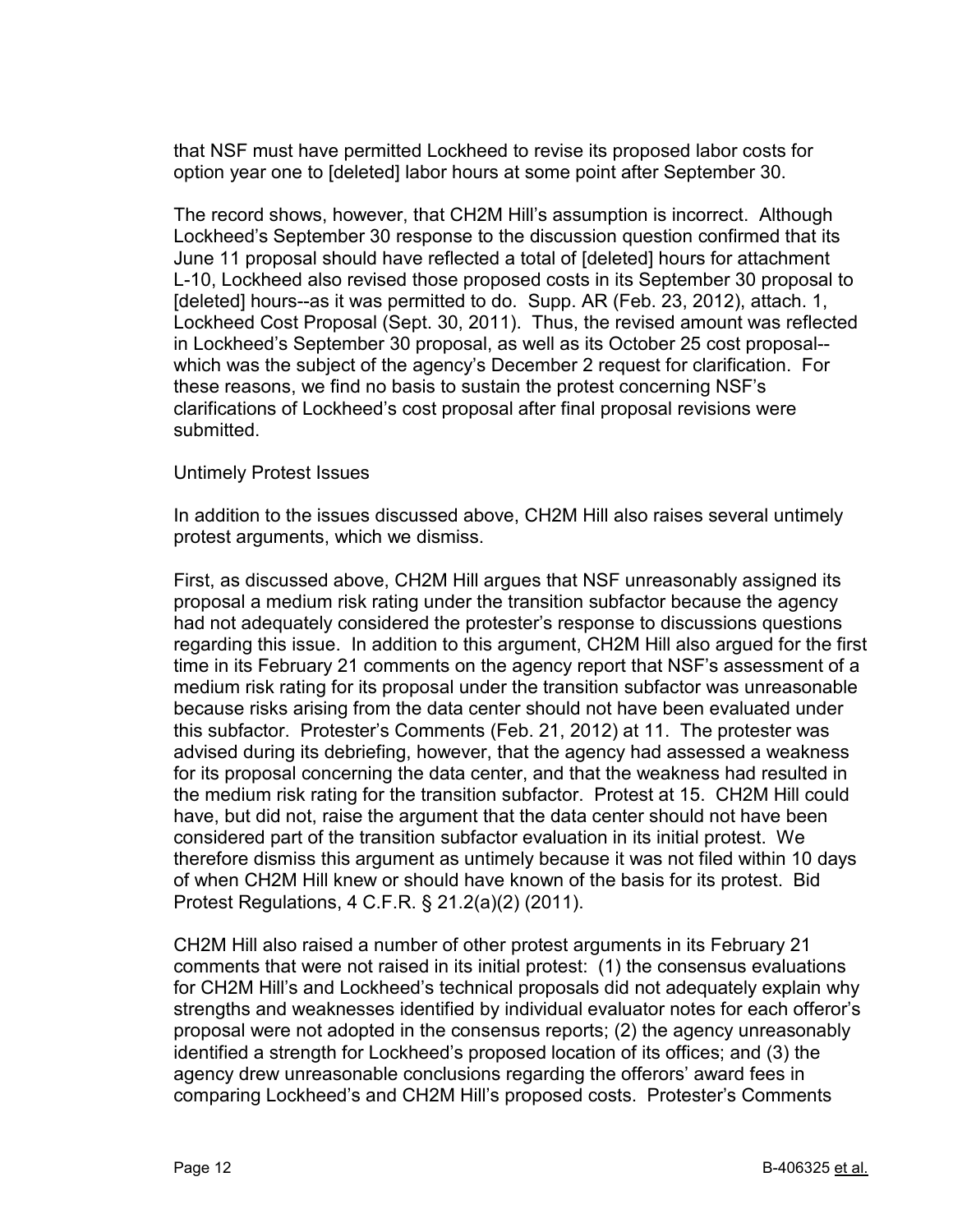(Feb. 21, 2012) at 6-10, 14, 17-21. These arguments were all based on documents that were provided to CH2M Hill by NSF on January 27, several days before the agency provided its report on the protest. This early document production included the selection decision, the TET consensus evaluations for the protester and awardee, and the individual TET evaluator notes. These arguments are therefore dismissed as untimely because they were raised more than 10 days after receiving the documents. Bid Protest Regulations, 4 C.F.R. §21.2(a)(2); see also FR Countermeasures, Inc., B-295375, Feb. 10, 2005, 2005 CPD ¶ 52 at 9-10 (the fact that a protester receives documents as part of an early production of documents does not suspend the application of our timeliness rules).

CH2M Hill also raises, in a February 29 filing, untimely arguments, regarding the agency's evaluation of the awardee's cost proposal. Some background needs to be provided to understand why these arguments are untimely.

As indicated above, CH2M Hill received documents on January 27, including the selection decision, which stated that the agency had sought clarification of an apparent error in Lockheed's cost proposal, AR, Tab 19-05, SSD, at 7. On February 6, CH2M Hill filed a supplemental protest, arguing that the agency conducted unequal discussions. Supp. Protest (Feb. 6, 2012), at 3-4. On February 9, the agency provided as part of the agency report a response to the February 6 supplemental protest. The agency report provided NSF's December 2, 2011, letter seeking clarifications, Lockheed's December 5 response to the request for clarifications, and several spreadsheets detailing the agency's analysis of Lockheed's cost proposal.

On February 17, CH2M Hill filed a supplemental protest arguing that there was a discrepancy between the number of labor hours proposed by Lockheed for the base year of attachment L-10 in its September 30 and October 25 proposals. On February 21, CH2M Hill filed its comments on the agency report; these comments addressed the arguments raised in its February 6 supplemental protest, and the agency's February 9 report. As discussed above, the protester argued: (1) the agency's exchanges with Lockheed were not merely clarifications because the agency could not have known what the awardee had intended to propose, and (2) the alleged discrepancies between the awardee's September and October 2011 proposals in attachment L-10 implies that the agency improperly permitted Lockheed to revise its proposed labor hours after the submission of its September proposal.

On February 23, NSF filed a supplemental report addressing the protester's February 17 protest. In this report, the agency provided an excerpt of Lockheed's September 30, 2011, proposal, showing that it had proposed [deleted] labor hours for the base year in attachment L-10.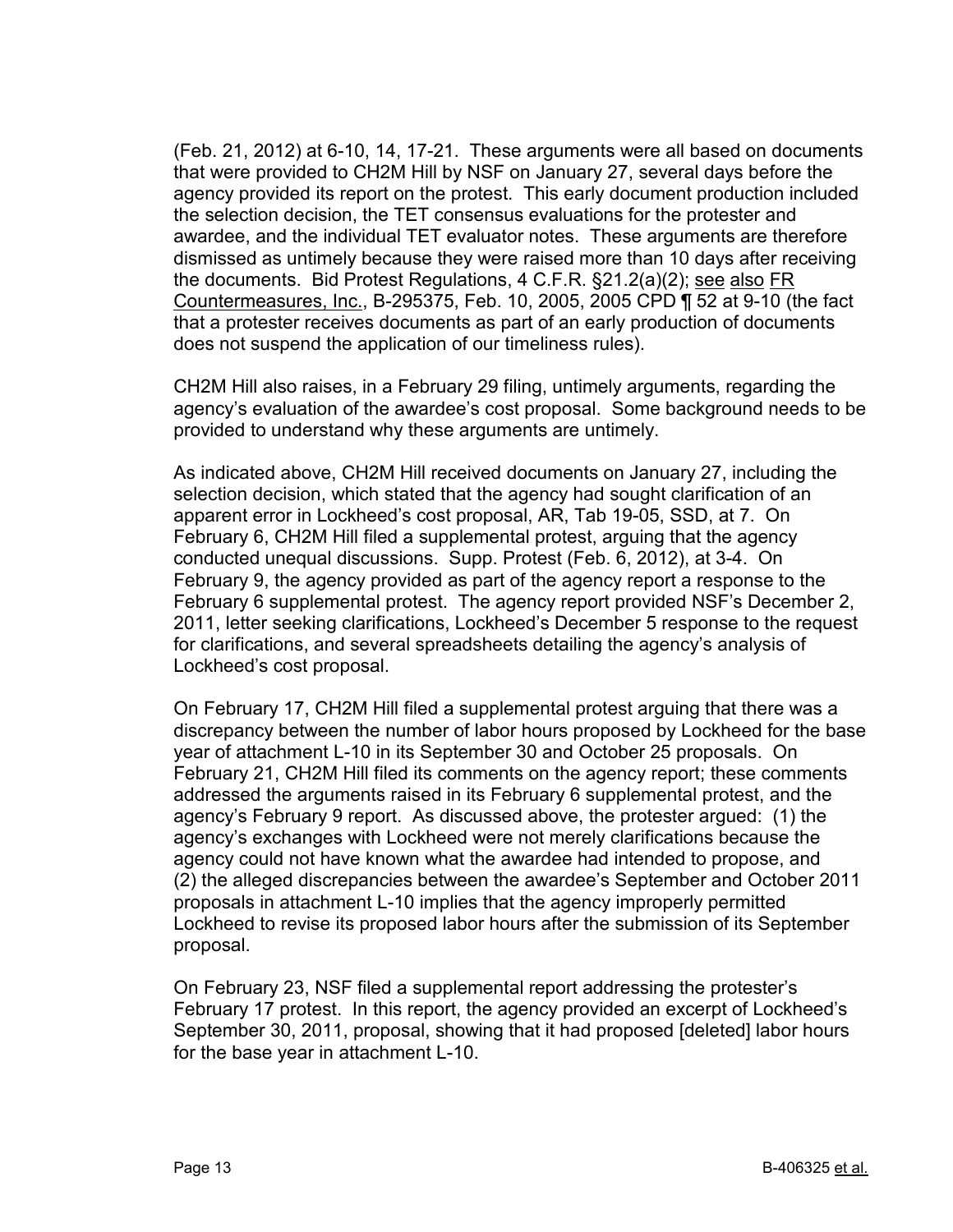Also, on February 23, 2012, our Office asked the agency to confirm that part of the record relied upon by the agency in support of its argument that it had engaged in clarifications, rather than discussions, with Lockheed, was based on summaries of Lockheed's proposal that were prepared by the agency during the proposal evaluation. Email from GAO to Agency (Feb. 23, 2012). On February 29, the agency confirmed that certain of the documents had been prepared by the agency as part of its evaluation of Lockheed's proposal. Agency Supp. Response (Feb. 29, 2012) at 9.

On February 29, CH2M Hill filed its comments on NSF's February 23 response. In these comments, CH2M Hill raised new arguments relating to different alleged inconsistencies within and between the total number of labor hours (for the base and all option years) proposed in attachments L-9 and L-10 of Lockheed's October 25 proposal. CH2M Hill argued that these discrepancies show that the agency could not have known what Lockheed had intended to propose. Protester's Comments (Feb. 29, 2012) at 6-7.

These arguments are untimely because they are based on documents that were provided to the protester on February 9, but were not raised until February 29. In this regard, the protester's February 17 supplemental protest argued that there was a discrepancy between the base year labor hours in attachment L-10 of Lockheed's September 30 and October 25 proposals. In contrast, the protester's February 29 comments argued that there was a different discrepancy between the total number of labor hours for the base and option years in attachments L-9 and L-10 of Lockheed's October 25 proposal. Because the protester was provided the relevant documents on February 9, but did not raise its new arguments until 20 days later, these arguments are also untimely. $4$  4 C.F.R. § 21.2(a)(2).

<span id="page-13-0"></span><sup>&</sup>lt;sup>4</sup> CH2M Hill contends that its argument, which was filed on the afternoon of February 29, is timely because it did not know until NSF confirmed, on the morning of February 29, that certain of the documents provided by the agency had been prepared by the agency evaluators. Protester's Comments (Mar. 6, 2012) at 7. The protester does not explain, however, how this information affected the timeliness of this protest argument, nor does the protester explain why it could not have filed its additional protest arguments until it knew this information. In any event, CH2M Hill demonstrates in its February 21 comments that it knew that the documents in question were "NSF-prepared charts." Protester's Comments (Feb. 21, 2011) at 22. Moreover, neither the questions from our Office on Feb. 23, 2012, nor the agency's response on February 29, 2012, raised new information that was unavailable to the protester when it filed its February 21, 2012 comments.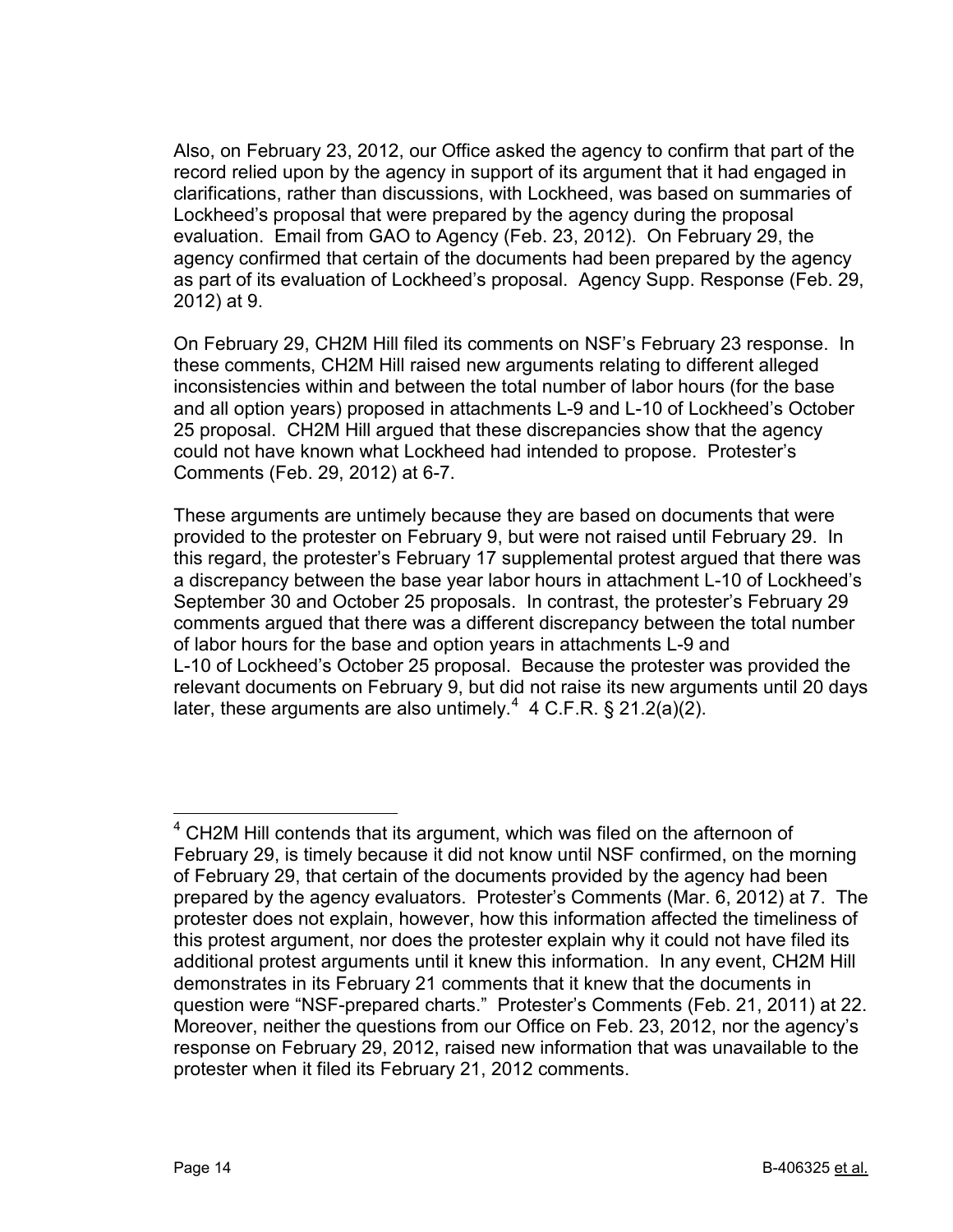Source Selection Decision

Finally, CH2M Hill argues that NSF's selection decision was unreasonable, and was not adequately documented. We find no merit to this argument.

Source selection officials in negotiated procurements have broad discretion in determining the manner and extent to which they will make use of technical and cost evaluation results; cost/technical trade-offs may be made, and the extent to which one may be sacrificed for the other is governed only by the tests of rationality and consistency with the evaluation criteria. World Airways, Inc., B-402674, June 25, 2010, 2010 CPD ¶ 284 at 12. Where a cost/technical tradeoff is made, the source selection decision must be documented, and the documentation must include the rationale for any tradeoffs made, including the benefits associated with additional costs. FAR § 15.308; The MIL Corp., B-297508, B-297508.2, Jan. 26, 2006, 2006 CPD ¶ 34 at 13.

As discussed above, the SSA made a detailed assessment of CH2M Hill's and Lockheed's proposals, including point-by-point comparisons of the relative strengths and weaknesses of each offeror's proposal under the individual evaluation factors and subfactors. See AR, Tab 19-05, SSD, at 9-27. The SSA concluded that Lockheed's proposal merited award, based on the following findings:

The selection is based on the significant technical advantages accruing to this proposal under the Technical evaluation factor, which included advantages under all three technical sub-factors, Management Approach, Technical Approach and Transition. Payment of an additional \$83,565,526 (or 4.54%) over the contract's maximum term is clearly warranted considering the superior technical capabilities Lockheed brings to this award.

AR, Tab 19-05, SSD, at 50.

CH2M Hill first argues that the selection decision did not explain why Lockheed's higher-cost proposal merited award. Although CH2M Hill acknowledges that the SSA's analysis provided a point-by-point comparison of the relative strengths and weaknesses of the offerors' proposals, the protester contends that this analysis was merely for the purpose of establishing the ratings under the evaluation factors and subfactors. The protester contends that such analysis was insufficient to support the award decision.

To the extent that the protester argues that the SSA's summary of the award decision was required to restate or reiterate each of the strengths identified for Lockheed's proposal, we disagree. Instead, we think that the record shows that the SSA reasonably relied on the collective effect of the individual strengths that were the basis for the conclusion that Lockheed's technical proposal was superior to